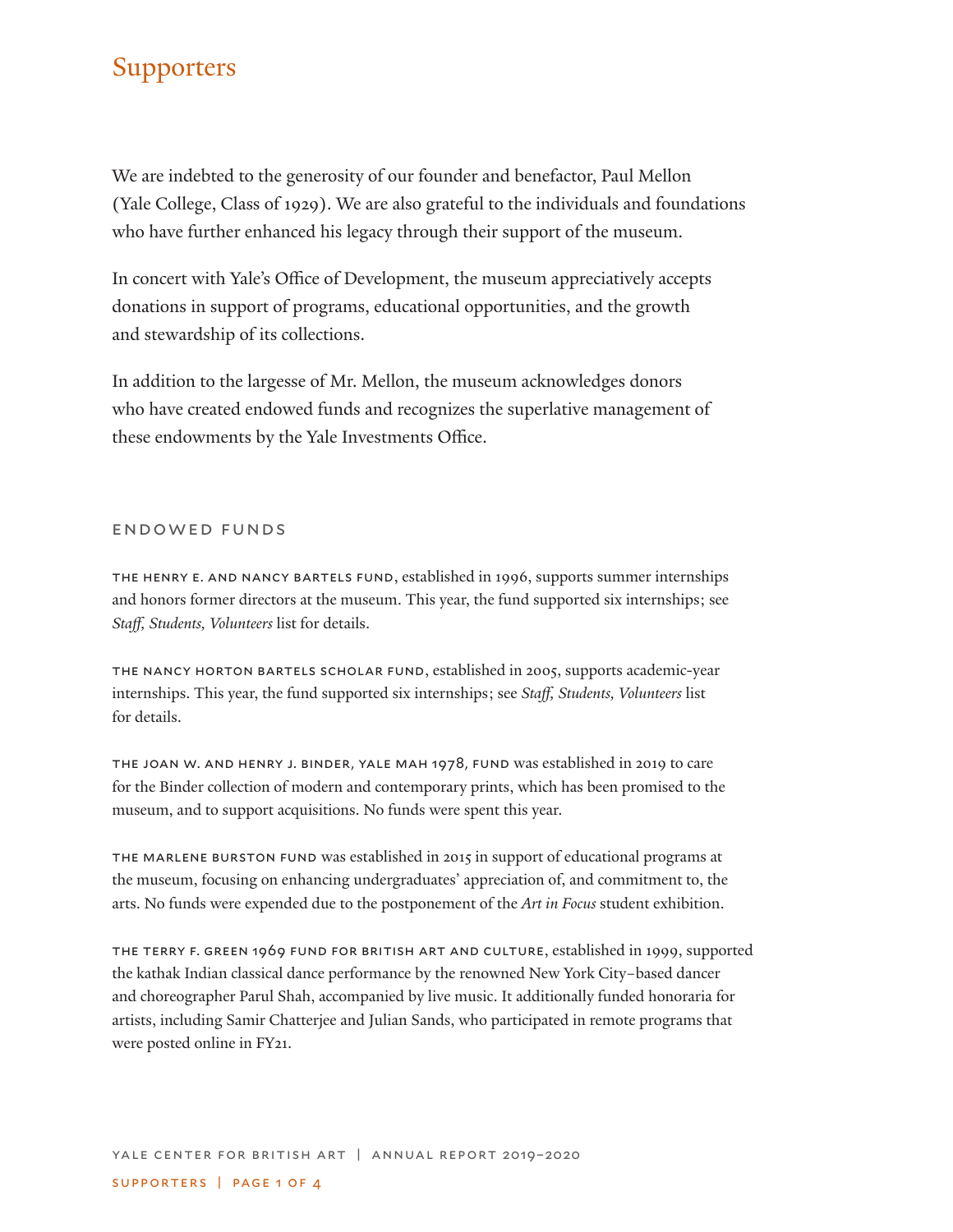the william randolph hearst education endowment was established in 1995 to support educational programs. This year the fund supported school outreach by way of professional fees, transportation, and art supplies and materials; Community Day (which was planned for March but did not take place); and the Summer Teacher Institute planning workshop in January 2020.

the dr. carolyn m. kaelin memorial fund was originally established in 2013 anonymously in support of exhibitions that engage and collaborate with undergraduate students. Funds this year supported research and travel for student guide curators of the *Art in Focus* exhibition.

the daniel s. kalk bequest fund, established in 2015, was used to support rare book and manuscript acquisitions.

the norma lytton fund for docent education, established in 2007 by Dr. Bernard C. Lytton, Yale MAH 1971, supports an annual lecture or program. This year, funds brought artist and Traditional Elk Warrior Society Leader, Cheyenne Nation of Oklahoma, Edgar Heap of Birds to campus to present a lecture and meet with students.

the joanna and robert a. martin, yale ba 1954, endowment for conservation was established in 2004, and has been added to in each consecutive year and matched by the Class of '54 fund. This year, funds were used to support the services of book conservator Georgia Southworth.

the joseph f. mccrindle endowment was established in 2012, with a gift added in 2013. Funds support the care of Joseph F. McCrindle works in the collections, as well as acquisitions. No funds were spent this year.

the john f. o'brien fund, established in 2014, supports a program for Yale undergraduates to learn about collecting art for the museum. This year, student guides presented several prints to the acquisitions committee for consideration. Funds supported the purchase of *ADNOC* (2018) by Sarah Morris.

the roxanne and leonard rosoman fund was established in 2018 to support the care, conservation, preservation, and cataloguing of the Leonard Rosoman Archive; visiting scholars; and acquisitions. No funds were spent this year.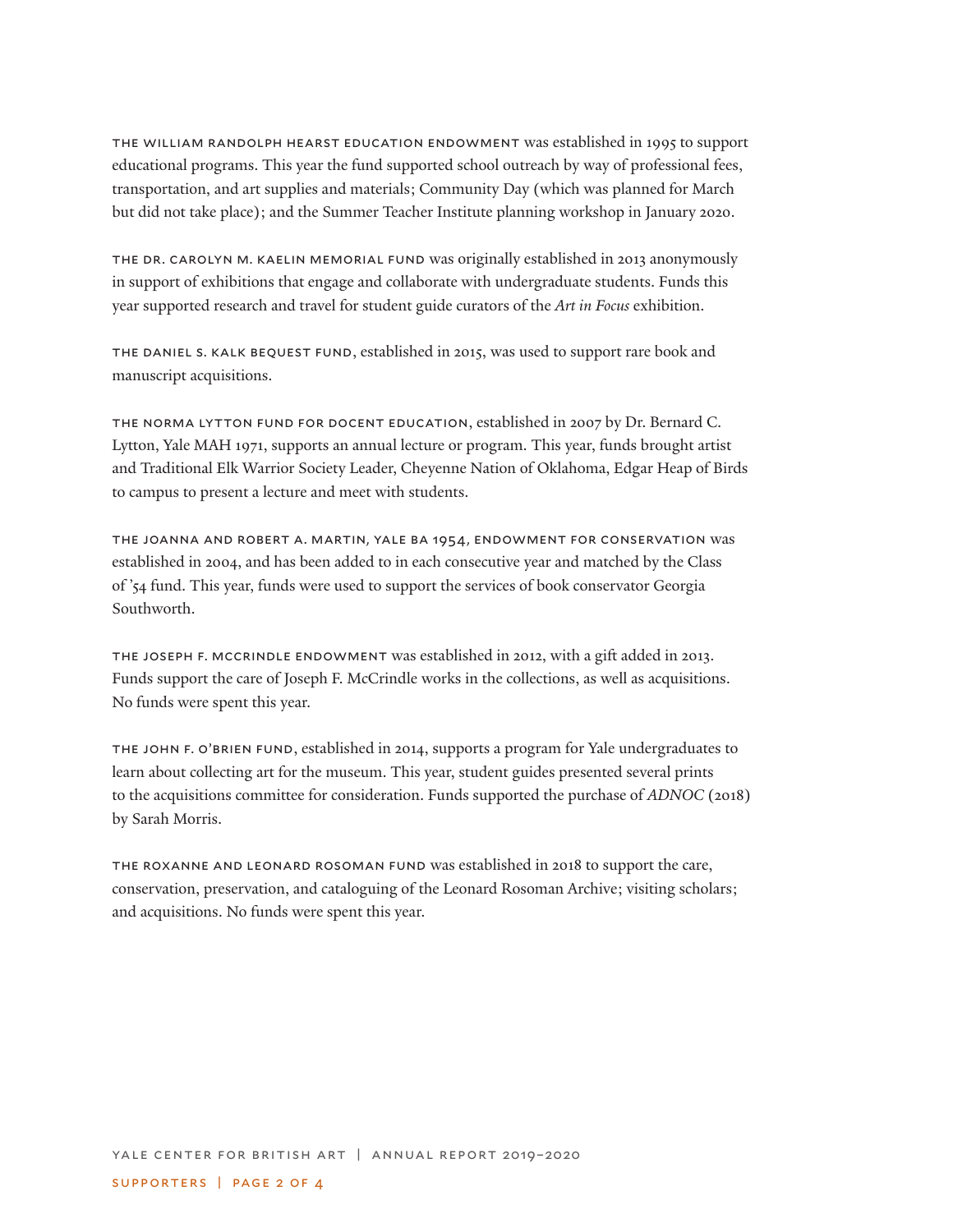#### supporters

### *Friends of British Art*

Friends' contributions provide vital support for the museum's programs and acquisitions. Collectors, scholars, and others who maintain a strong interest in the art and culture of Britain from the fifteenth century to the present are among our Friends. They receive invitations to special events and private tours, as well as complimentary copies of exhibition catalogues. Giving levels begin at \$1,000 annually.

#### 2019–2020 friends of british art

Ms. Babette Basil Dr. and Mrs. Henry J. Binder, Yale MAH 1978 Ms. Cynthia Cross Mr. and Mrs. James Duncan, Yale BA 1975 Dr. and Mrs. Robert Fisher, Yale MD 1959 Mr. and Mrs. Richard Franke, Yale BA 1953, Yale LHDH 2001 Mr. and Mrs. G. F. Robert Hanke, Yale BA 1960 Mr. and Mrs. Brian Hopkinson Dr. William Kaelin Mrs. Joanna Martin Mr. Arvid Nelson, Yale PhD 1998 Ms. Mona Pierpaoli and Dr. David Adler Dr. Jules Prown, MAH 1971 Mr. Adam R. Rose, Yale BA 1981, and Mr. Peter R. McQuillan Mr. David Rosen, Yale LLB 1969 Pam and Scott Schafler Ms. Linda Silva Rev. Ellen Tillotson, Yale STM 2014, and Rev. William Cavanaugh Ms. Mary-Jo Warren Ms. Vera Wells, Yale BA 1971 Mr. Jay Maitland Young, Yale PhD 1971 Mr. Justin Zaremby, Yale JD 2010, and Mr. John S. Gordon

### *Foundations*

Crabtree Farm Foundation in support of the *Marking Time: Objects, People, and Their Lives, 1500–1800* publication JANA Foundation Dr. Lee MacCormick Edwards Charitable Foundation in support of the *Victorian Radicals: From the Pre-Raphaelites to the Arts and Crafts Movement* exhibition Smith Richardson Foundation